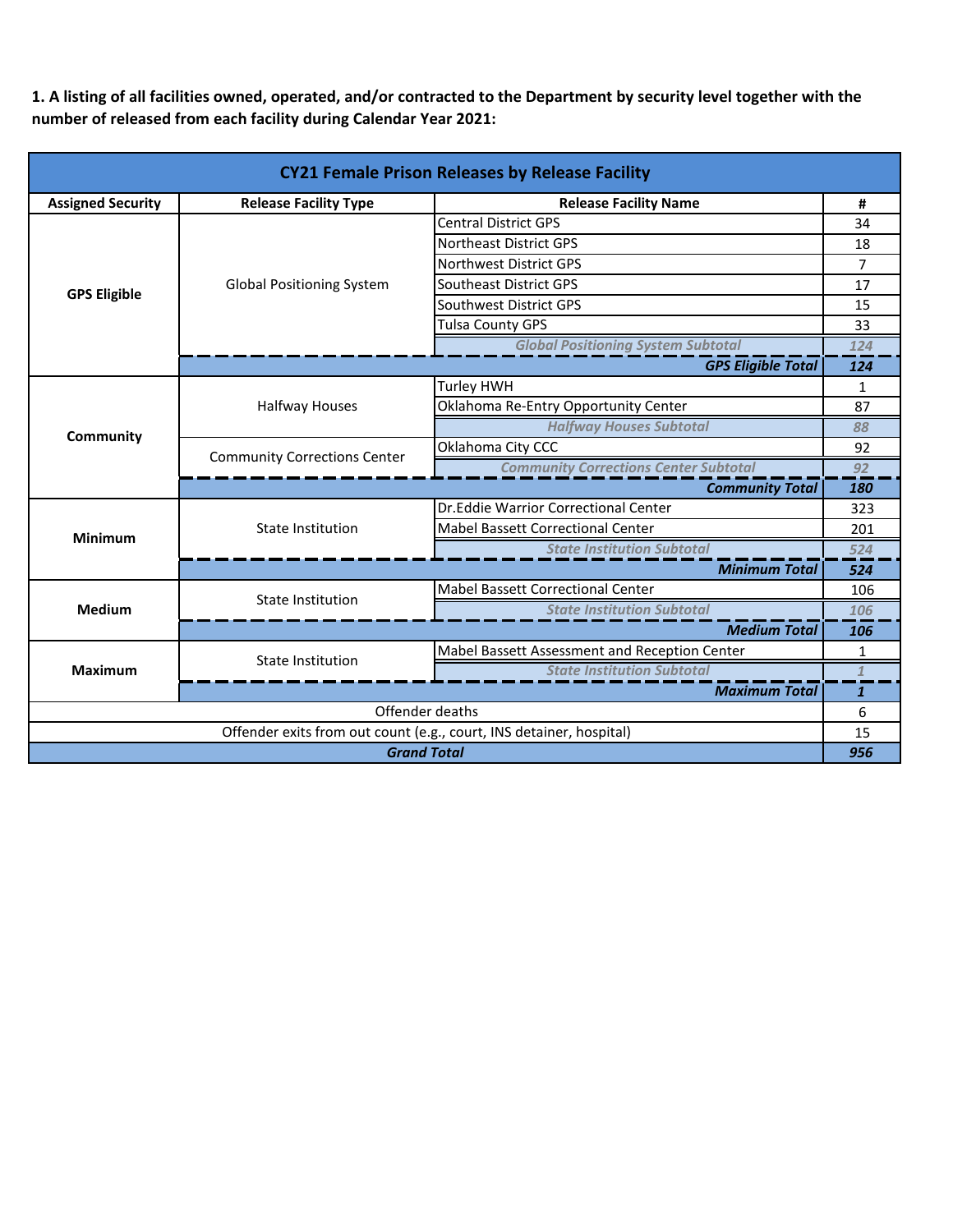| <b>CY21 Male Prison Releases by Release Facility</b> |                                                              |                                              |     |  |
|------------------------------------------------------|--------------------------------------------------------------|----------------------------------------------|-----|--|
| <b>Assigned Security</b>                             | <b>Release Facility Type</b><br><b>Release Facility Name</b> |                                              | #   |  |
|                                                      |                                                              | <b>Central District GPS</b>                  | 57  |  |
|                                                      |                                                              | Northeast District GPS                       | 28  |  |
|                                                      | <b>Global Positioning System</b>                             | <b>Northwest District GPS</b>                | 14  |  |
| <b>GPS Eligible</b>                                  |                                                              | Southeast District GPS                       | 32  |  |
|                                                      |                                                              | Southwest District GPS                       | 41  |  |
|                                                      |                                                              | Tulsa County GPS                             | 50  |  |
|                                                      |                                                              | <b>Global Positioning System Subtotal</b>    | 222 |  |
|                                                      | <b>EMP or GPS Eligible Total</b>                             |                                              |     |  |
|                                                      | Halfway Houses                                               | <b>Bridgeway HWH</b>                         | 96  |  |
|                                                      |                                                              | <b>Halfway Houses Subtotal</b>               | 96  |  |
|                                                      | <b>Community Corrections Center</b>                          | Clara Waters CCC                             | 180 |  |
|                                                      |                                                              | Enid CCC                                     | 56  |  |
|                                                      |                                                              | Lawton CCC                                   | 74  |  |
| Community                                            |                                                              | Northeast Oklahoma Correctional Center       | 342 |  |
|                                                      |                                                              | Union City CCC                               | 140 |  |
|                                                      |                                                              | <b>Community Corrections Center Subtotal</b> | 792 |  |
|                                                      |                                                              | <b>Community Total</b>                       | 888 |  |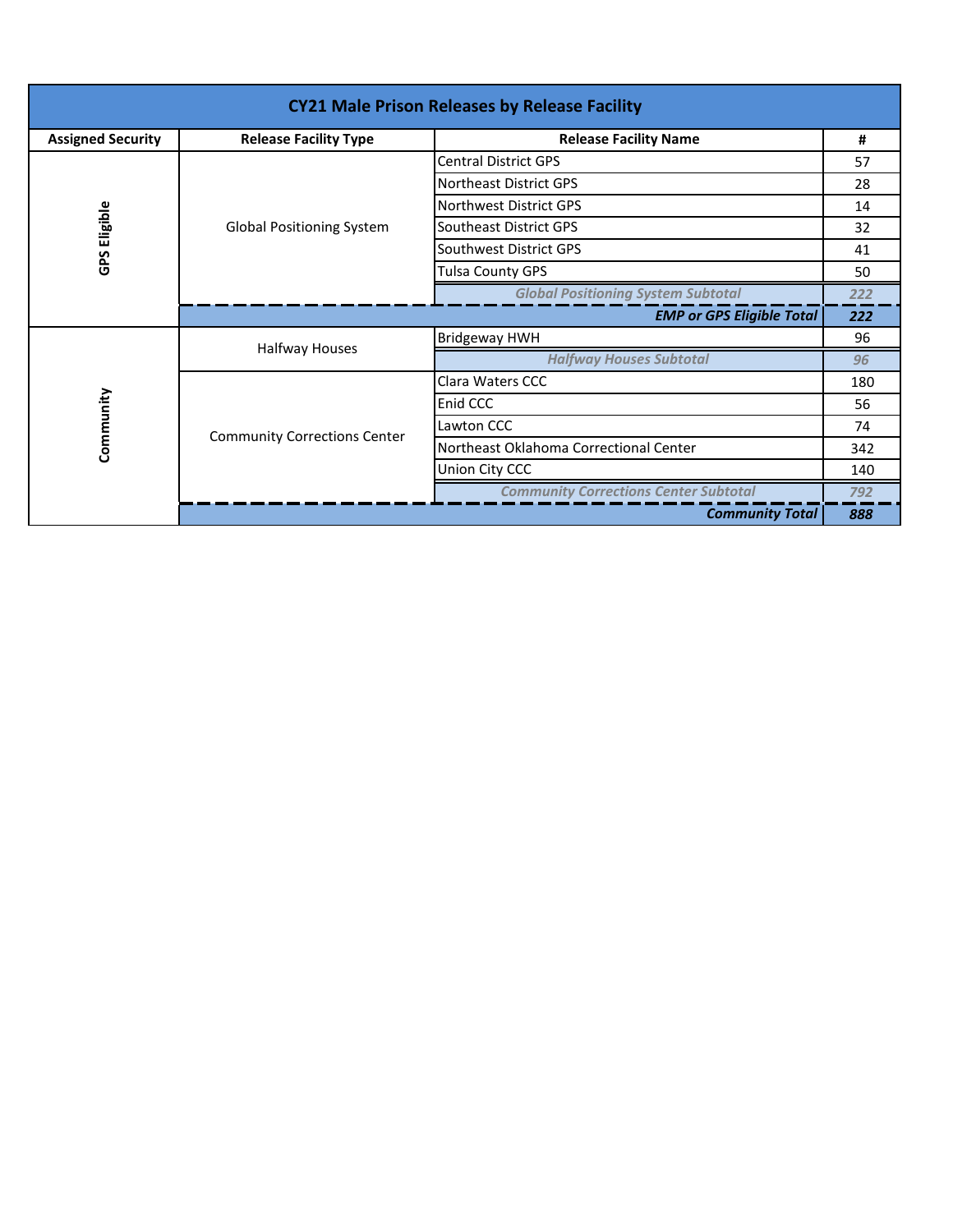| CY21 Male Prison Releases by Release Facility, Cont'd               |                                   |                                             |       |
|---------------------------------------------------------------------|-----------------------------------|---------------------------------------------|-------|
|                                                                     |                                   | Charles E. Bill Johnson Correctional Center | 366   |
|                                                                     |                                   | <b>Howard McLeod Correctional Center</b>    | 229   |
|                                                                     |                                   | Jackie Brannon Correctional Center          | 223   |
|                                                                     |                                   | James Crabtree Correctional Center          | 72    |
|                                                                     |                                   | Jess Dunn Correctional Center               | 411   |
|                                                                     |                                   | Jim E Hamilton Correctional Center          | 262   |
| Minimum                                                             | <b>State Institution</b>          | John Lilley Correctional Center             | 282   |
|                                                                     |                                   | Lexington Correctional Center               | 96    |
|                                                                     |                                   | Mack Alford Correctional Center             | 80    |
|                                                                     |                                   | Oklahoma State Reformatory                  | 55    |
|                                                                     |                                   | R.B. Dick Conner Correctional Center        | 73    |
|                                                                     |                                   | William S. Key Correctional Center          | 210   |
|                                                                     |                                   | <b>State Institution Subtotal</b>           | 2,359 |
|                                                                     |                                   | <b>Minimum Total</b>                        | 2,359 |
|                                                                     |                                   | <b>Davis Correctional Facility</b>          | 181   |
|                                                                     |                                   | Lawton Correctional Facility                | 384   |
|                                                                     |                                   | <b>Private Prison Subtotal</b>              | 565   |
|                                                                     | <b>State Institution</b>          | James Crabtree Correctional Center          | 74    |
|                                                                     |                                   | Joseph Harp Correctional Center             | 160   |
|                                                                     |                                   | Lexington Correctional Center               |       |
|                                                                     |                                   | <b>Mack Alford Correctional Center</b>      | 97    |
|                                                                     |                                   | North Fork Correctional Center              | 355   |
|                                                                     |                                   | Oklahoma State Reformatory                  |       |
|                                                                     |                                   | R.B. Dick Conner Correctional Center        | 129   |
|                                                                     |                                   | <b>State Institution Subtotal</b>           | 901   |
|                                                                     |                                   | <b>Medium Total</b>                         | 1,466 |
|                                                                     |                                   | <b>Davis Correctional Facility</b>          | 50    |
|                                                                     |                                   | <b>Private Prison Subtotal</b>              | 50    |
| Maximum                                                             | State Institution                 | Lex Assessment & Reception Center           | 107   |
|                                                                     |                                   | Oklahoma State Penitentiary                 | 90    |
|                                                                     | <b>State Institution Subtotal</b> |                                             | 197   |
|                                                                     |                                   | <b>Maximum Total</b>                        | 247   |
| Offender deaths                                                     |                                   |                                             | 111   |
| Offender exits from out count (e.g., court, INS detainer, hospital) |                                   |                                             | 65    |
| <b>Grand Total</b>                                                  |                                   |                                             | 5,358 |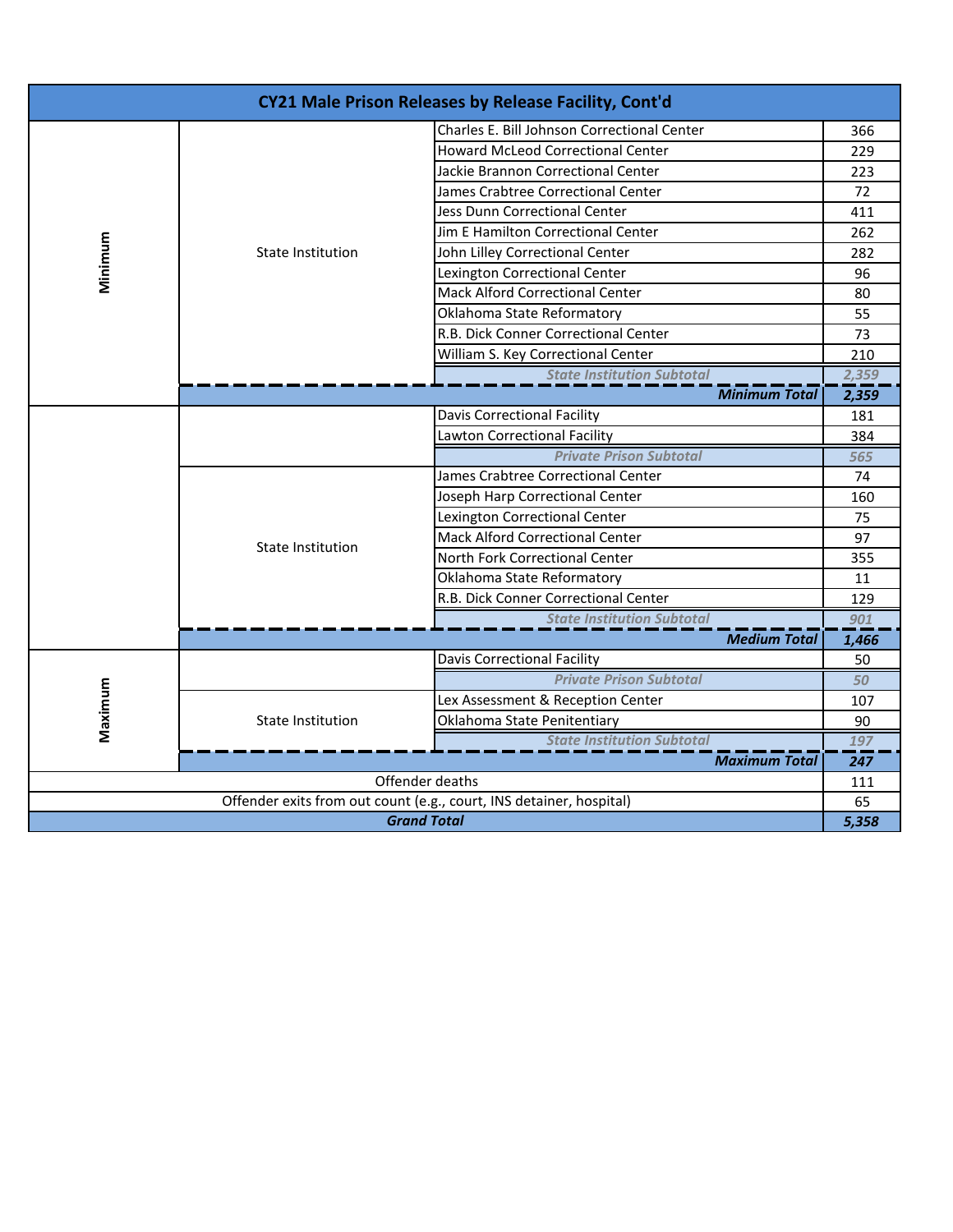**2. Total number of inmates released from physical custody during Calendar Year 2021:**

| <b>CY21 Releases from Physical Custody</b> |                              |       |  |
|--------------------------------------------|------------------------------|-------|--|
|                                            | Males                        | 5,247 |  |
| <b>Prison Releases</b>                     | <b>Females</b>               | 950   |  |
|                                            | <b>Prison Releases Total</b> | 6,197 |  |
|                                            | <b>Males</b>                 | 111   |  |
| <b>Deaths</b>                              | <b>Females</b>               |       |  |
|                                            | <b>Deaths Total</b>          | 117   |  |
| <b>Grand Total Releases</b>                |                              | 6.314 |  |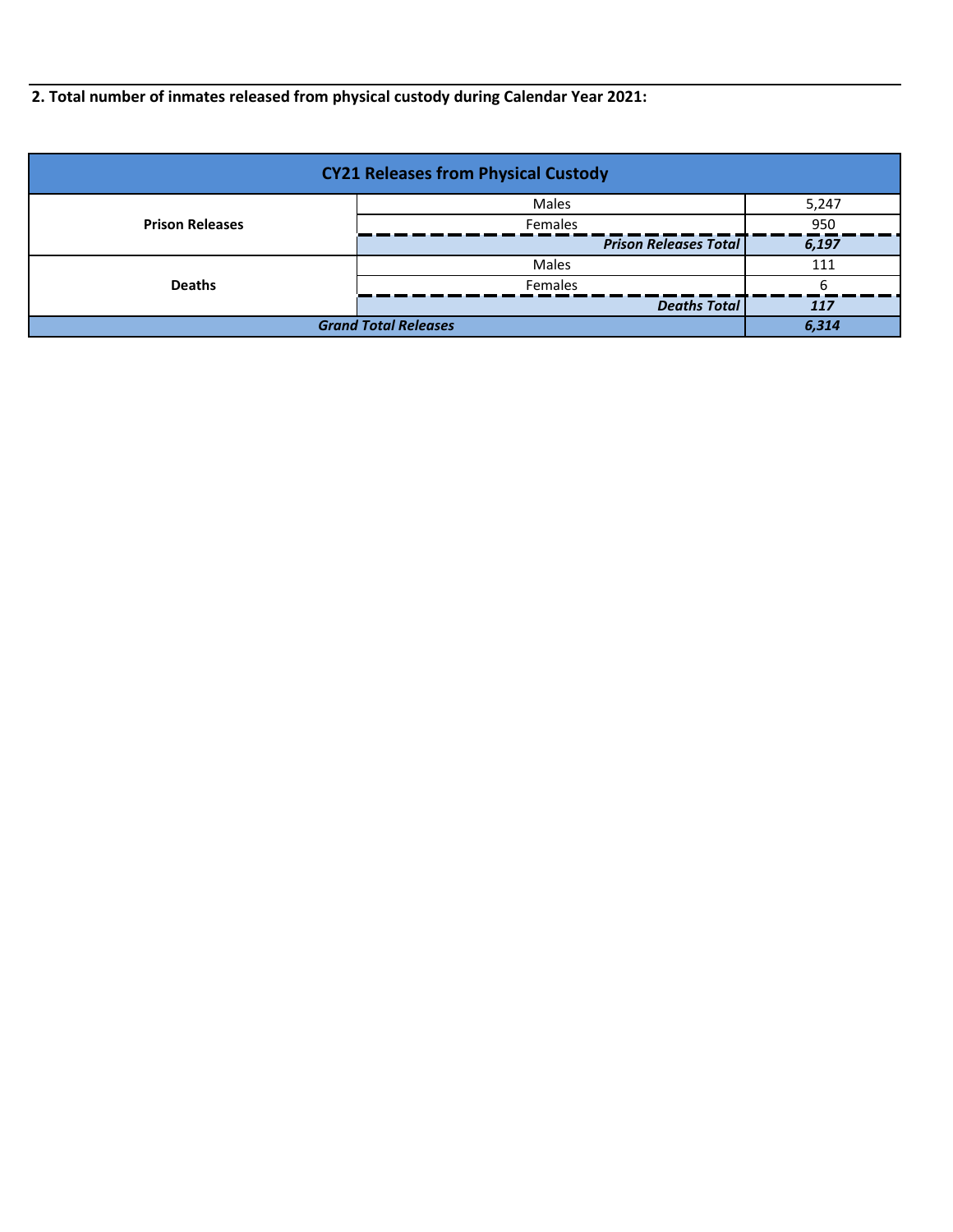**3. Total number of inmates employed by private employers prior to the inmate's release from physical custody:**

| <b>CY21 Offender Employed Prior to Release</b> |       |  |
|------------------------------------------------|-------|--|
| <b>Work Release</b>                            | 1,262 |  |
| <b>Institutional Private Employers</b>         | 152   |  |